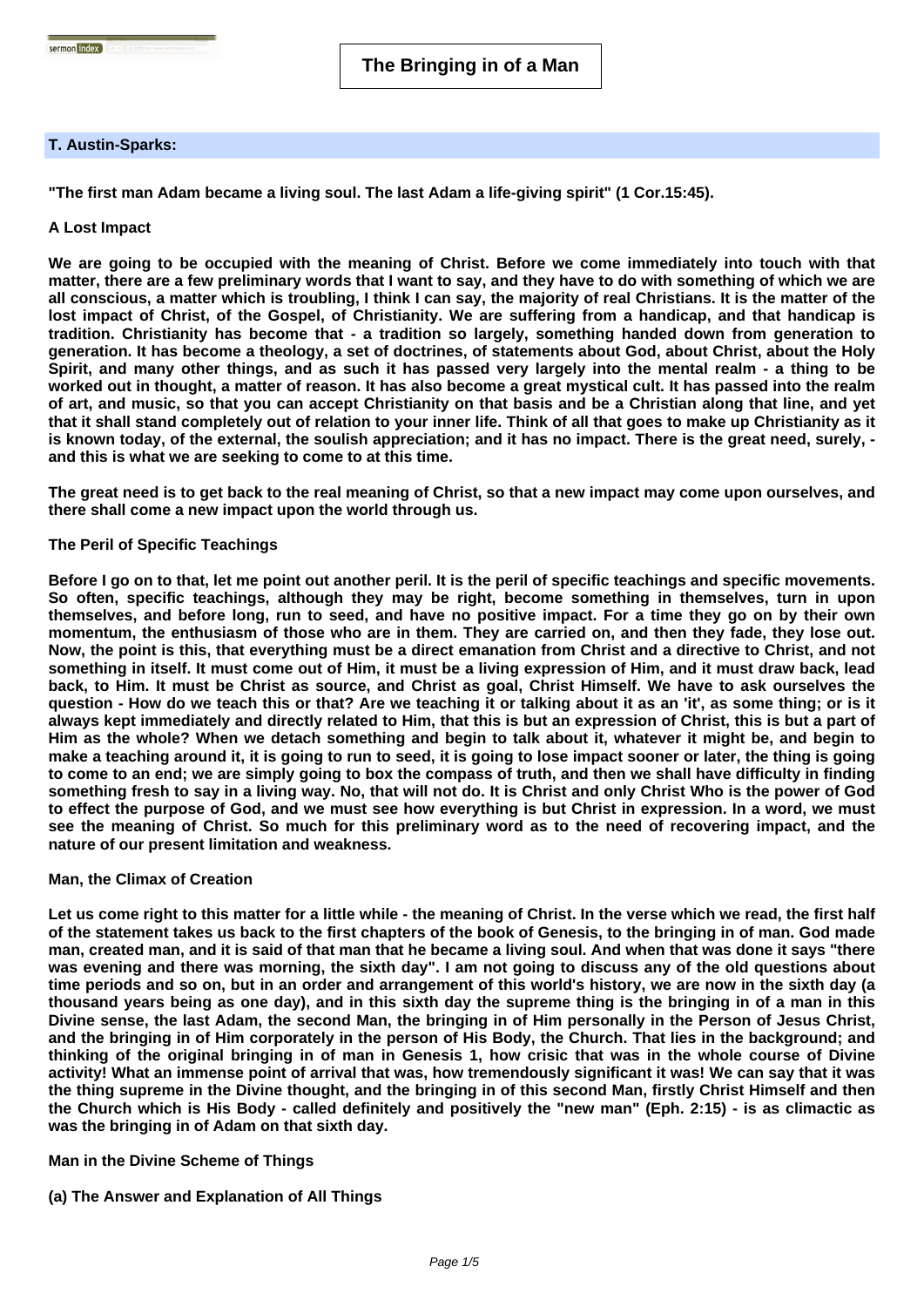**What did the first Adam mean in the whole scheme of things? Firstly, he was the explanation of all, and the answer to the question of the universe. Why the creation of this universe, heaven and earth and all things therein? Why all this Divine activity and labour, this expenditure of power and wisdom? Why this projecting of Divine energy? Go through the whole account fragment by fragment and ask why? The universe waits for an answer; it is full of questions on Day Five. Day by day the question has been growing; every fresh touch of the Divine hand, every fresh exercise of the Divine energy, wisdom and power, is intensifying the question - What is it for? The universe is one big question when it is said, "And there was evening and there was morning, a fifth day". When it comes to "And there was evening and there was morning, the sixth day", the question is answered, the explanation is given - man is here! "Thou madest him to have dominion over the works of thy hands; Thou hast put all things under his feet" (Psa. 8:6). So Adam One was the explanation of all things, and the answer to the question of the universe.**

**So also is the Christ, but infinitely more so. The last Adam, the second Man, is the explanation of all things. John tells us that quite clearly. "All things were made through him; and without him was not anything made that hath been made" (John 1:3); and Paul says, "All things have been created through him, and unto him" (Col. 1:16 ). That is the meaning of Christ, to begin with.**

**But remember there is this one new man, the Church which is His Body of which He is Head. It, in the larger, corporate, spiritual sense, is Christ in expression. It is unnecessary here for me to remind you that the article is very often used in relation to the Church: it is called "the Christ". "As the body is one, and hath many members, and all the members of the body, being many, are one body; so also is the Christ" (1 Cor. 12:12 Gr.). One body, many members. That does not rule out His separate personality, but in this Divine thought He has joined Himself to, or constituted by Himself, a Body of many members, which is the answer to the questions of the universe and the explanation of all things; and there are more than hints in the Scriptures that in the end it will be manifested that Christ, the Son, with the sons, in unveiling, is the answer and explanation of all things. "The earnest expectation of the creation waiteth for the revealing of the sons of God" (Rom. 8:19), and in that day of the manifestation of the sons of God the declaration is that the creation itself shall be delivered. Why is this creation always so abortive, getting so far and stopping short, not going through? Why, with all its tremendous potentialities and resources and abilities - why, with all this, does it turn in upon itself to destroy itself, not deliver itself? Why even today when secrets are being unearthed, divulged, when men have reached such a point of knowledge and understanding, why not an emergence into Utopia, instead of a degenerating into barbarism and self-destruction? With everything so wonderful it is all toward more suffering, more evil, more destruction. However far it goes, the creation cannot get through, cannot break away, cannot emerge to be a glorious creation; but here is the definite statement that the creation itself shall be delivered from bondage and from corruption in the hour of the manifestation of the sons of God. What is the answer to the question of the universe? - and there is a big question. Why this universe, why even this part of it, this fragment of it, this world? What is the explanation? Give us the answer! My soul, the answer is here. As in that smaller, limited realm Adam was the answer to, and the explanation of, that first creation, so in a far larger way, Christ is the answer to, and the explanation of, all things.**

#### **(b) The Terminal Point Between Purpose and Fulfilment**

**But that is only the beginning. What did Adam mean in the scheme of things? He was the terminal point between purpose and fulfilment. I hope that is not too difficult. We are let into this by the Word of God, that before ever that Divine hand set to work to constitute this creation, this present world order, there were counsels purposing the eternal purpose. A great Divine thought was worked out, and it was projected, put into operation, and it reached a terminus when man, Adam, was created, because it was unto him and then to be through him for realisation. There are the simple indications in the story that God worked up to man, put things into man. 'I have made you custodian of My purposes and intentions; upon you rests the great responsibility for My purpose'. He was the terminal point at which the purpose arrived, and from which its fulfilment was intended to begin. We know, of course, his tragedy, and how the purpose stopped short with him in realisation, but God has never abandoned His purpose, and immediately Adam broke down, the last Adam was mentioned, intimated, the "Seed".**

**As with Adam in that limited way, that intended way, so with Christ. He is the terminal point of all Divine counsels and purposes and thoughts and intentions. They are all unto Him. For Adam, we are told, was, after all, but a figure of Him that was to come. (Rom. 5:14). In Christ, all that ever was in the purposes of God found its point of arrival, and blessed be God, through Him and by Him all those Divine purposes are worked out and perfected and realised without any breakdown. The meaning of Christ is that He is the terminal point of all the thoughts of God from eternity to eternity, as to purpose and fulfilment.**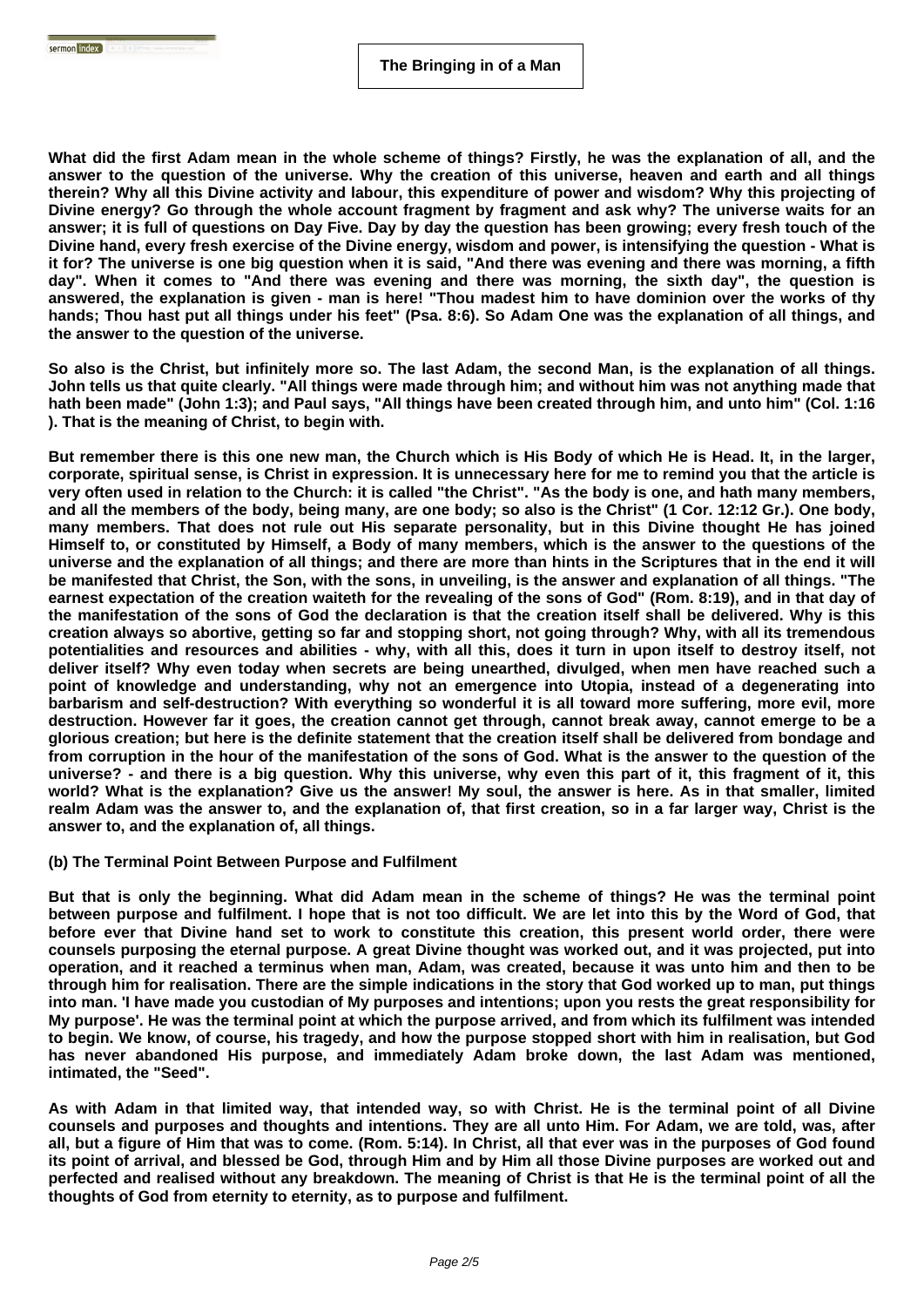**In the corporate, we, "chosen in Him," "called according to (the eternal) purpose", are to be instrumental in the working out of the purpose to its final realisation, and, as a centre to the universe, the Church will be the embodiment and representation and expression of all those Divine intentions and purposes, as we are in Christ Jesus.**

### **(c) The Climax of Divine Energies**

**Again, Adam was the climax of Divine energies. God had worked, and worked steadily, developing, increasing, moving up period by period, day by day - whatever that might mean, there is room for quite a lot in it, it does not matter - He had been progressively putting forth His energies in an evergrowing way, and phase by phase, step by step, there had been added and added increase, measure by measure, enlargement upon enlargement; and man was the climax of those Divine energies. When you come to Day Seven, there is no evening or morning mentioned. It is eternal in principle, the climax of Divine energy.**

**We are not just thinking about material and temporal things, we are talking about the last Adam, a life-giving Spirit; we are talking about things spiritual and things eternal now. In this far greater realm, which will doubtless involve the lesser - it will involve the material creation, it will involve our very physical bodies at length - but in that which is above all and over all, supreme to all, that is, the spiritual, Christ is the climax of all Divine energies, for in Him God finishes His work and comes to rest. God finds His final satisfaction in His Son, the Lord Jesus, and the fact that He has raised Him and glorified Him - and remember that it is a part of apostolic attestation that God glorified the Son, clothed Him with glory; and what they saw by the Spirit, and what Saul of Tarsus met even in the flesh, was the glorified Son of Man - the fact that He glorified Him was God's way of attesting Him as His complete satisfaction; and the Church is ultimately seen as coming down out of heaven, having the glory of God, which means that God has found His satisfaction, not only in an individual, but in a Body, the one new man, the climax of Divine energies. God is working now. That very word in our New Testament translation - 'work' or 'working' or 'worketh' - is in the original, the word from which we get 'energy'. It is energeo: "It is God who worketh (energizeth) in you both to will and to work, for his good pleasure" (Phil. 2:13). Again Paul says, "Working in us (energizing in us) that which is well-pleasing in his sight" (Heb. 13:21). So we might go on. The Divine energies are at work. What for? To bring about the climax in the Body, as it has been brought about in the Head - the climax of glory. So was Adam in his realm; so is Christ in His far more transcendent realm.**

## **(d) The Instrument for Answering the Iniquity of the Universe**

**Again, Adam was the intended instrument for answering on earth the evil that had broken out in heaven. An evil thing had occurred. One occupying a place of very great influence and glory, the "Covering Cherub," had said, "I will be like the Most High" (Isa. 14:14). Iniquity was found in him. "I beheld Satan fallen as lightning from heaven" (Luke 10:18). "How art thou fallen from heaven, O Lucifer, son of the morning!" (Isa. 14:12 ). "And angels which kept not their own principality, but left their proper habitation, he hath kept in everlasting bonds** under darkness unto the judgment of the great day" (Jude 6). An evil conspiracy, an iniquitous thing **somewhere in heaven, had broken out, and evidently multitudes of angels were implicated and were cast out of that realm and they turned to the earth; and Adam had this great opportunity and great responsibility of answering that thing, so far as this earth was concerned. It was given to him in faith, in loyalty, to shut the door of this world to that iniquity, to keep it outside. We know he became the open door to it. "As through one man sin entered into the world, and death through sin" (Rom. 5:12); the door was opened. We are not speaking now of the issue, we are speaking of what Adam was in the scheme of things. He was intended to be the answer on this earth to that iniquity which had broken out in the universe: he failed.**

**Ah, but how easy it is to see this in all that we know now about the Lord Jesus. He has shut the door of a new creation so that that iniquity will never get in, so that that death will never have a place." There shall be no more curse" (Rev. 22:3); there shall be no more sin; "there shall be no more death" (Rev. 21:4). He is a door; but a closed door to that, and an open door only to life. He has answered that iniquity so far as the creation is concerned; He has met the full force of that very same evil power. The devil and all his angels, with all the evil that they bring in their train, all the spiritual evil that surrounds them like an atmosphere, He has felt it, He has registered it, He has known its impact upon Him; He has known conflict even unto a bloody sweat. He has known it, and He has answered it. "To this end was the Son of God manifested, that he might nullify" (that is the word) "the works of the devil" (1 John 3:8); and in Himself it is done. The meaning of Christ, the last Adam, is that He answers the iniquity of this universe, He has answered it by His Cross, and He has answered the instigator of it all; the prince of this world He has cast out (John 12:31).**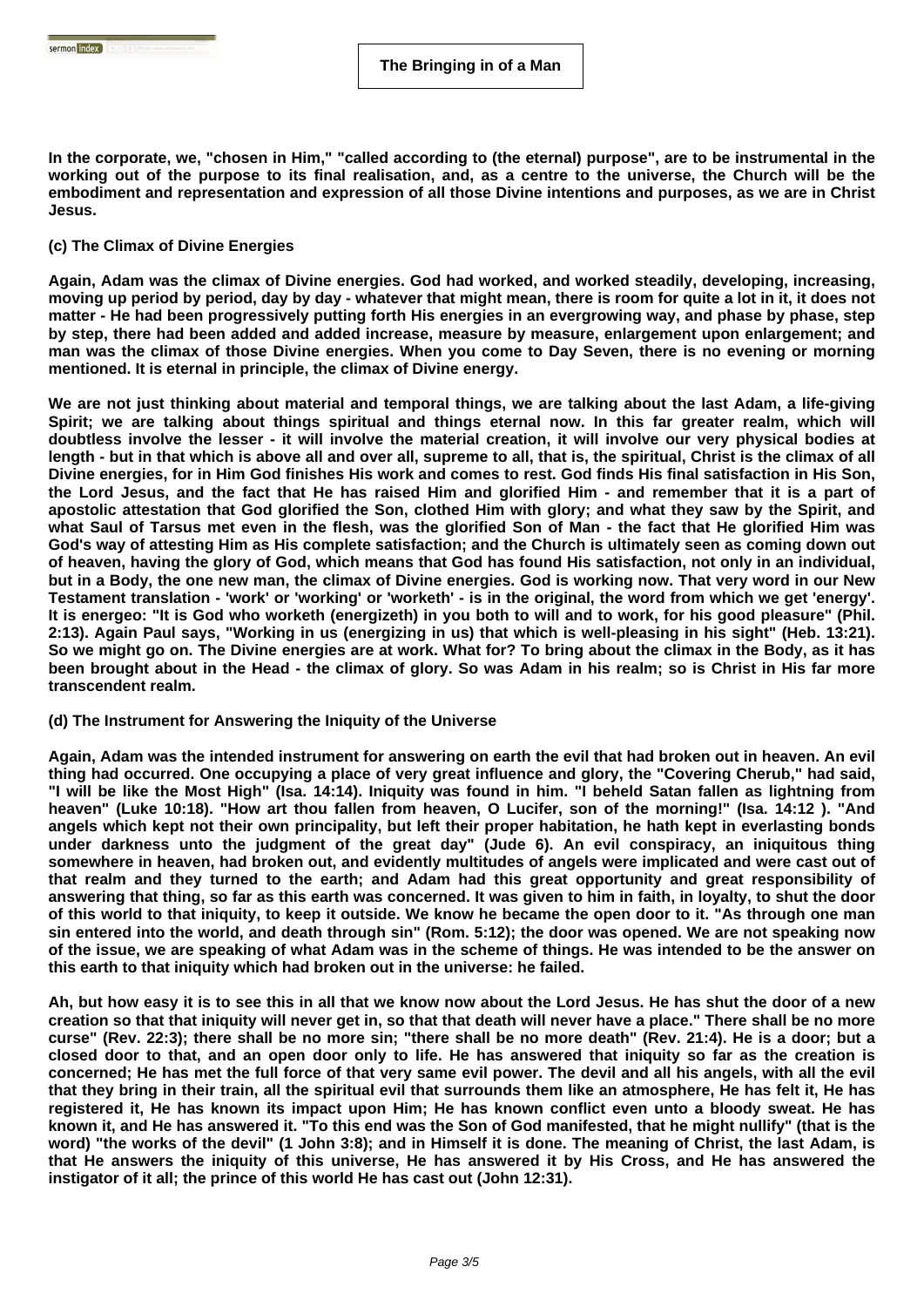### **(e) The Channel of Life to a World Race**

**Adam was the intended life channel to a world race. We do not know by definite statement, we can only conclude by deduction, what would have happened if they had chosen another tree instead of the one which they did choose. If they had refused the tree of the knowledge of good and evil and had chosen the tree of life, our deduction is, from fairly good intimation, that the tree of life signified, symbolised, Divine life, uncreated life; what, in the New Testament we know as eternal life; for when Adam sinned, the Lord said "...lest he put forth his hand, and take also of the tree of life, and eat, and live forever" (Gen. 3:22). He put that tree out of their way and put them out of the way of that tree. Talking about spiritual principles, (you can forget the symbolism if you like), if Adam had chosen the alternative and repudiated the forbidden, he would undoubtedly have produced after his kind, and have been the door and the channel of life to a world race. On the other side, our other deduction - and it is more of a definite statement this time - is that through him death came upon all, through him, the one man; and through this other One Man - life. "The last Adam" then does really mean that He is the channel of life to a world race. That is the meaning of Christ.**

**But His Body is a channel also of His life, life to be transmitted from Him. How much we would like to say about that! We are simply indicating things at the moment.**

### **(f) Spiritual Head in Terms of Life**

**Finally, for the moment, Adam was, in the scheme of things in the Divine thought, the spiritual head of creation and of the race in terms of life through faith and righteousness; head in terms of life. The key to everything with God is life. You begin with life, you end the Bible with life, and the whole history of things is, the battle for life, life and death locked in this terrific conflict. Christ in the higher spiritual realm than the first Adam is God's appointed Head of the creation and of the race in terms of life. It is not official, ecclesiastical, it is life. We must realise that Christ's ascendancy, supremacy, power, ability and all that goes with Headship, is in terms of His prerogative of life. He is the Son, vested with life; He has the right given Him of God to give life to as many as believe. That is why He is Head. You can set up people in office and make Popes of them and they may make great claims, but what does it amount to? When you come up against death, what can they do? But bring in one who has the power of life over death, be he ever so humble on this earth, he is head, he is master, he is lord. You may bring all the greatest physicians that the world knows into the presence of death, and when death takes charge, they are helpless. But supposing you bring in a little, insignificant person who is nobody, with no capabilities whatever in this world, no training, and that one be invested with the power of life over death, he rules out all these others, they are as nothing in his presence, he is lord of the situation.**

**Christ is Head, not just by appointment, but in terms of life. We may be very insignificant people on this earth, nothing at all to be taken account of by the world, but if only we have Christ in fulness of life we are in a supreme position, we make all the great organisations and institutions as nothing. It is a spiritual thing, the impact of Christ; not tradition, not history, not theology, but the spiritual power of His presence in terms of life through faith and righteousness.**

#### **Through Faith and Righteousness**

**Life through faith - I expect you have fought that battle out. You know as well as I do that the sooner we settle it, the better. Immediately doubt comes in, death comes in. It does not matter how difficult the situation is, and how real and genuine may seem to be the problem, as soon as we give way to doubt we are encompassed by death, and, although the situation may seem to be an utterly impossible one, if only faith can hold, death is kept at bay, there is life through faith.**

**Let us look at the first Adam in this matter. The whole thing pivoted upon faith. It was through unbelief of God that death came in through the first Adam. We substitute another word for faith, in order to get nearer to it. Suppose we use the word 'loyalty' for, after all, that was the issue - loyalty to God. Loyalty is good faith. Oh, how much of death and limitation and defeat the Church is suffering today because of this disloyalty of its own people, not only to the Lord, but to one another; and the enemy has an immeasurable degree of advantage because of this disloyalty. It may seem to be coming down to a lower level, but I do think that we have to learn very much more of this lesson of mutual loyalty, standing by one another, being true to one another; even though there may be doubts and reasons for questions, nevertheless, being loyal, finding a ground of loyalty. Loyalty is a grand thing. Adam failed in loyalty to God. He listened to the Evil One; he accepted the insinuation about God; he took on the unholy inference that the devil made; he allowed it to get in and gave an assent to it instead of standing true to God, being loyal to God, saying, Well, I do not understand, I cannot explain, but I believe God! Faith and loyalty are really one in essence, and it is the only way of life.**